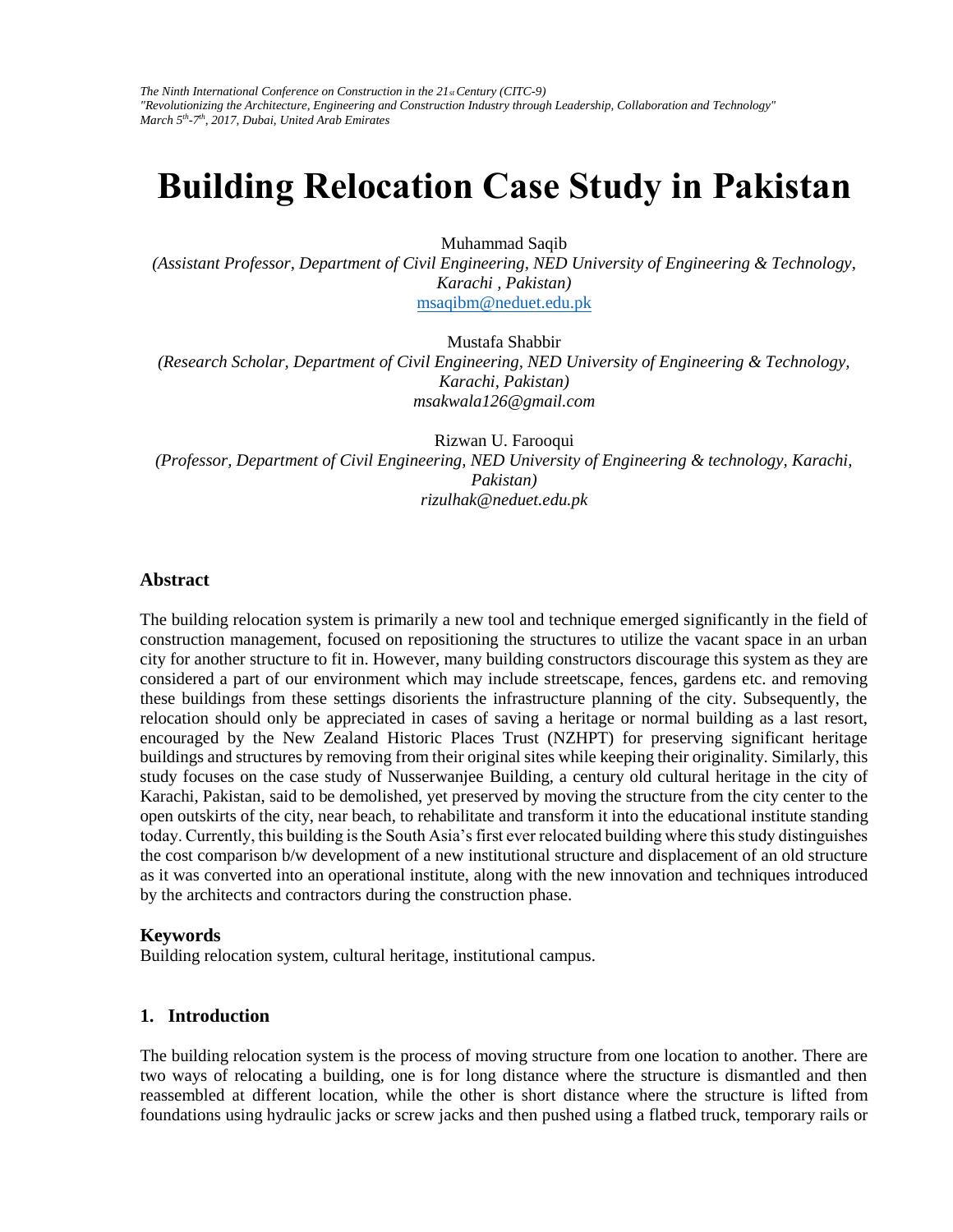hydraulic dollies upto the destination point.

There may be several reasons behind the relocation of the building. The most common reason is the preservation of historic building with cultural interest. Other reasons may include utilization of space for infrastructure development; obstructions of scenery as well as the owner desire to separate the building from its current plot or land. Similarly, the very reason behind the relocation of Nusserwanjee building was to preserve it in its natural characteristics.

# **2. Building Relocation in Developed Countries**

There are many buildings that have been relocated over the last century out of which few prominent buildings have been discussed below:

In the late 1960s, the Abu Simbel Temple of Ramesses II in Egypt is the only biggest building relocated in the sub-continent, which was dismantled and reassembled at an alternate location (similar to Nusserwanjee Building construction methodology) in order to submerge its original site in the Aswan dam reservoir (Fitzgerald, 2008)

In 1974, Cudecom Building (8 storeys) located in Bogota, Colombia was moved about 95 feet from its original location weighing approx. 7000 metric tons considered as the heaviest building ever moved of that time (Guinness World Records, 1974)

In 1999, Cape Hatteras Lighthouse tower located in Buxton, North Carolina (208 feet tall) was moved 2900 feet from its original location weighing approx. 2540 tons in order to protect its structure (concrete walls and steel sections) from beach erosion caused by the sea exposure (Tice and Knott, 2000; Schierhorn, 1999).

In 2004, Fu Gang Building (111 feet high) in Guangxi province, China was moved about 117 feet from its original location weighing approx. 15,140 metric tons considered as the heaviest building ever moved of today's time by being successor of Cudecom building (Guinness World Records, 2006).

In 2006, the 3200 year old statue of Ramesses II in Cairo was moved 660 feet from Ramses square to the new museum location weighing approx. 90 tons to avoid damaging of statue from pollution in the main city area (Nevine, 2006).

Now, Nusserwanjee Building is also considered a well-known building in the world records as the South Asia's 1<sup>st</sup> ever relocated building moved an approximately 10 kilometers away from its original site location by dismantling the entire building and reassembling at another site location.

# **3. History of the Relocated Building**

The Nusserwanjee Building is a century old landmark located in the Kharadar market area in Karachi, named after a philanthropist, Jamshed Nusserwanjee Mehta. However, this building was first constructed by Nusserwanjee Rustomji Mehta, father of Jamshed Nusserwanjee Mehta in 1903, during the British Empire. This building was originally used as an office of Nusserwanjee and Co., a successful manufacturing and trading establishment of that time. As a consequence of growth enhancement, an additional wing was constructed in 1919 using RCC beams, columns and roof along with coursed stone masonry and plastered rubble stone, the latest technology of their current time. As time passed by, business of Nusserwanjee started to liquefy from the Karachi sector and the building was used as a warehouse and storage for all the nearby market shops and general stores.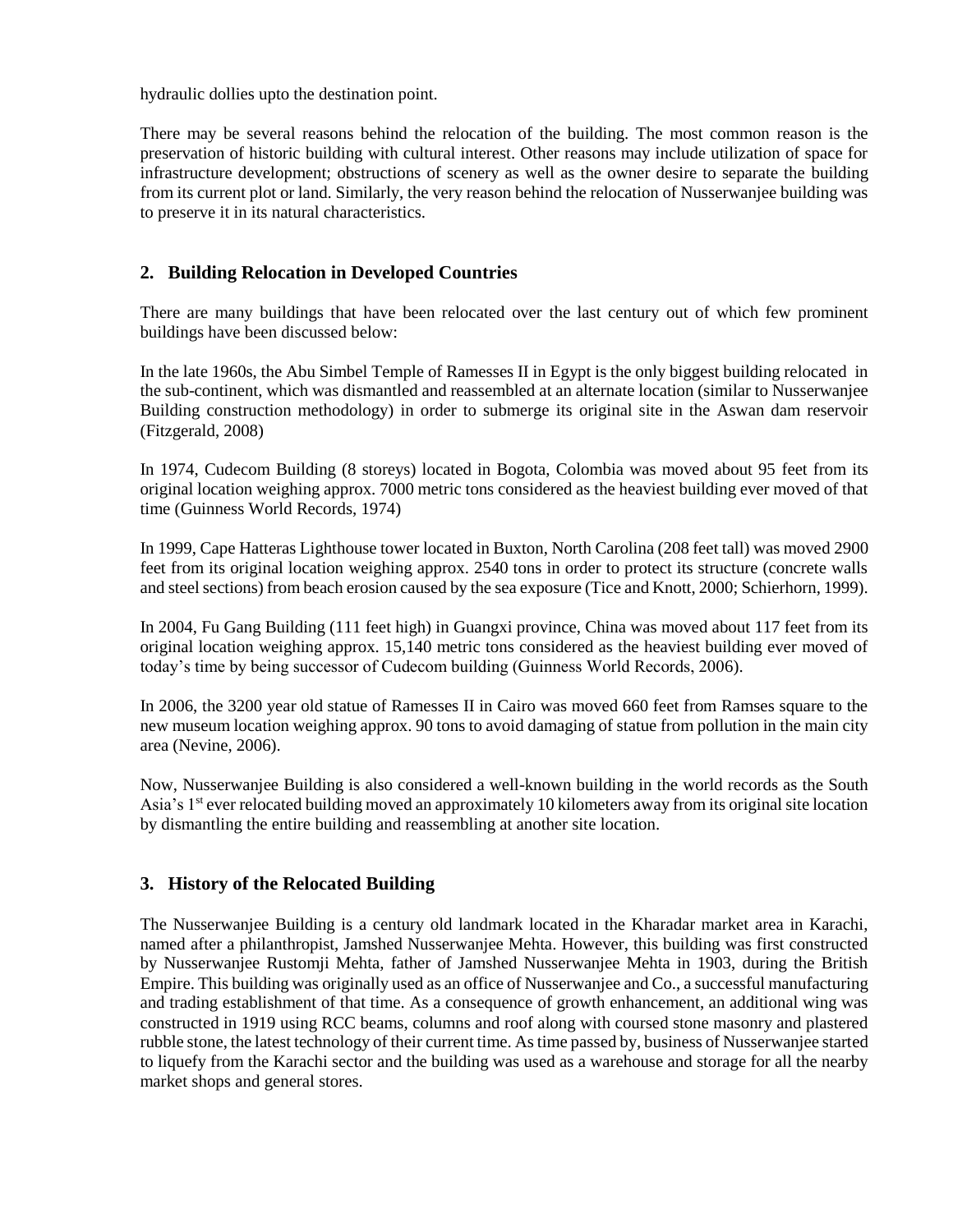Thus, this building was put on sale and soon to be demolished in replacement of a new construction commercial project in the Kharadar area. At that same time, in 1991, twelve flagrant architects of this city were given the design of the Indus Valley School (IVS) Institute of Arts and Architecture in the Clifton area, near beach. Shahid Abdullah, the founder of the IVS, founded the old and abandoned Nusserwanjee building of 3-4 storeys with high ceilings and vast halls. He provided the lead architects an idea to purchase the building that was put on sale and move it to Clifton, 10kms away from its original location, well suited for the arts and design studios.

Subsequently, the architectural edifice that suddenly became famous repaid its gratitude to its savior architects and constructors by suddenly stealing the limelight and bringing enormous publicity to the school for the magnificent work that was accomplished. Hence, this cultural heritage is the only structure in the history of Pakistan that has been relocated from one place to another. Thus, the IVS constructed is a notfor profit, Higher Education, Degree Awarding Institution, providing a comprehensive education in Art & Design, based on rigorous studio practice as well as in-depth academic study.

# **4. Categories Of Heritage**

The categories of heritage have been summarized in form of grades:

- **Grade 1** represents a monument which is one of a kind where a conservation strategy is implemented to preserve the building in its present state and delay its decay process.
- **Grade 2** signifies more than a single type of heritage buildings older than 100 years where a conservation strategy is implemented to preserve only one building among them all in its present state and delay its decay process. The Nusserwanjee Building lies in Grade 2.
- **Grade 3** symbolizes any building older than 50-75 years old where a minor conservation strategy is implemented to remove its bird droppings and vegetation grown overtime along with any cleaning and maintenance.

# **5. Nusserwanjee Building Relocation Methodology**

The initial planning and feasibility phase that started from 1991 continued for several years which involves viewing, innovating and approving all documentation of the building using detailed measured drawings and photographs during which three reputable contractors were invited to offer bids for the process of disassembling, transferring, storing and reassembling. Thus, the property was finally sold in the beginning of 1995, after which the process of bidding phase came to an end with the selection of contractor Haji Mohammed Shah Akram Baloch, as his bid matched the fair cost estimate for the relocation process along with its plan to soundly relocate the buildings. The construction phase started in April 1995, divided into three process or steps:

# **5.1 Dismantling Process**

This process began in April 1995 which initially involved marking the stones embedded in the walls of the building where each piece of timber and stone was tagged or marked with a particular number for identification. This process of marking the stones was completed in three months. Then the process of dismantling began of stone and timber, piece by piece, along with the simultaneous process of accurately documenting these identified items.

# **5.2 Transportation Process**

The dismantle pieces were carried to the ground floor, piled temporarily and loaded in the heavy vehicles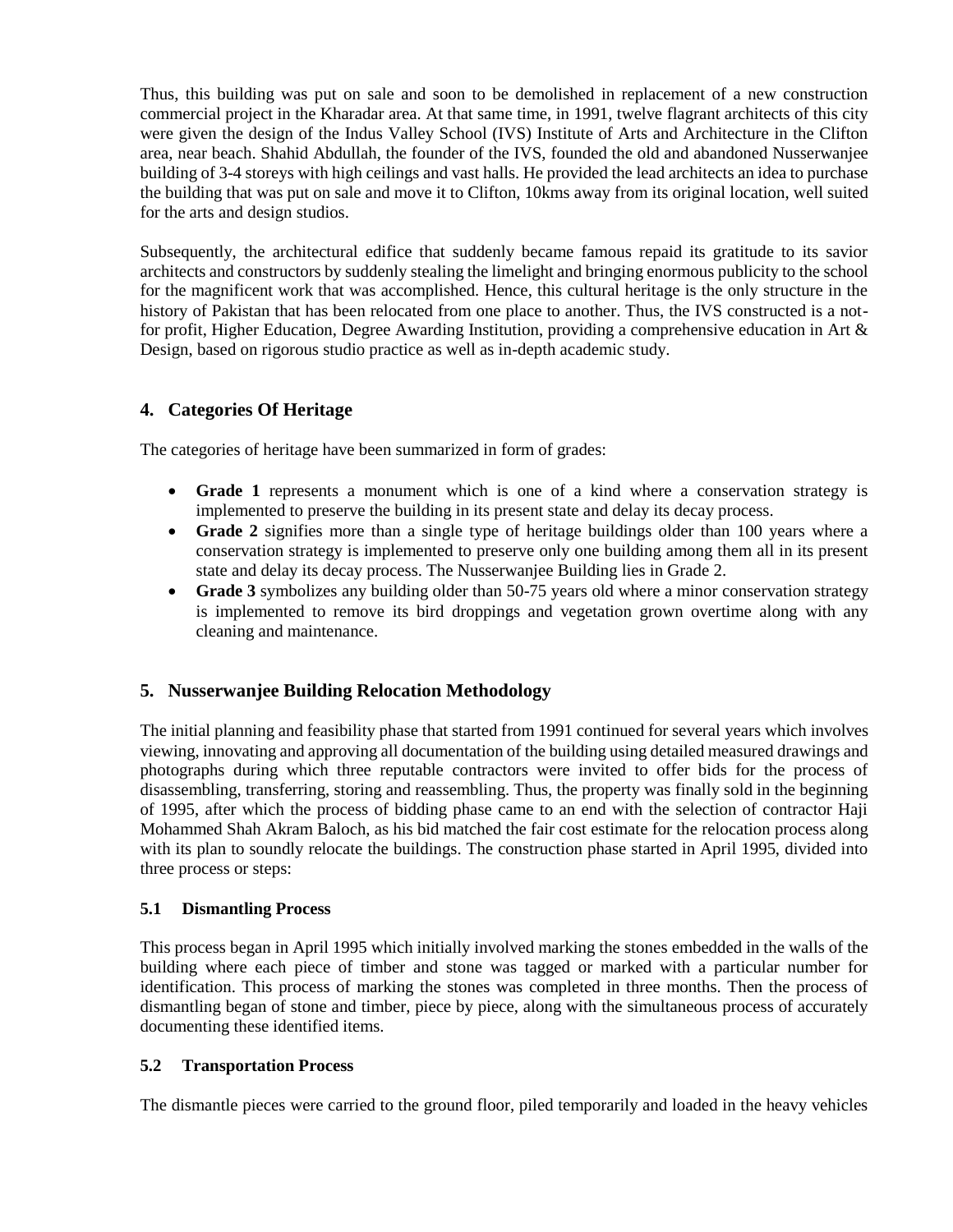such as trucks for transporting these items to the Clifton site where they were unloaded and stored temporarily until the assembly process began. This process of repeatedly loading the items and transporting them to the other location averted the storage cost at the old site.

#### **5.3 Conservation Process**

Initially storage cost was incorporated as the transported items were stockpiled at the new site but as the items stored were sufficient enough, the conservation process began simultaneously along with the storing process where the pieces were re-organized inverted as per the layout. Thus, the interior spacing and exterior view of the building was almost same as the original (before being dismantled) as shown in figure 1.



**Figure 1: Architectural Layout of the old and new version of the relocated building**

As shown in figure 2, the building was relocated, stone by stone, consisting of approximately 26,000 stones transported to the new location near the sea becoming a part of the IVS Campus with an estimated covered area of 27,142 sq.ft. for the re-erected building where the east block (basement + ground + 3) and west block (basement + ground + 2) consist of 13,770 sq.ft. and 13,372 sq.ft. close to the approximate area of 25,000 sq.ft. proposed in many newspaper articles of their current time.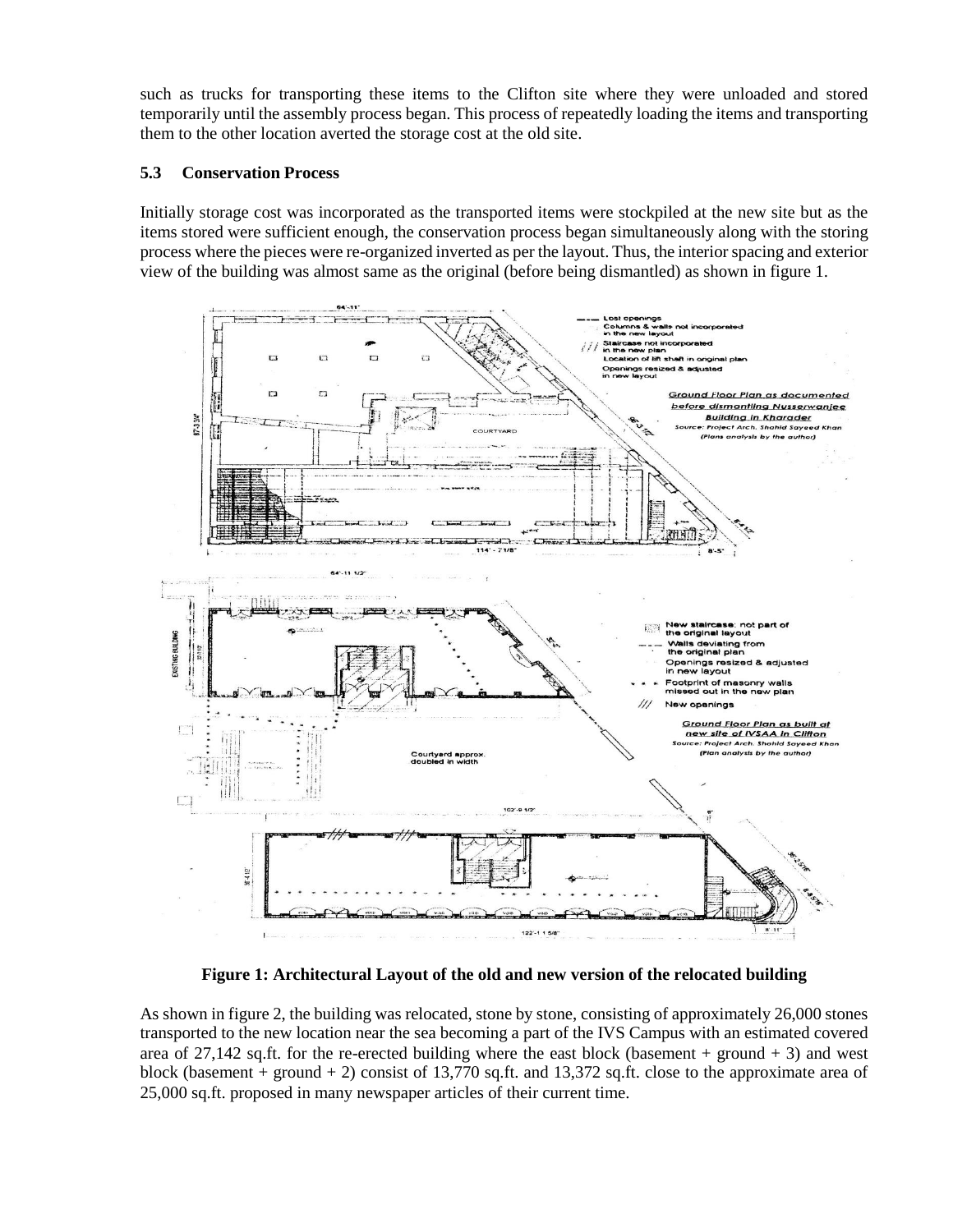

**Figure 2: Stone facing, inner and outer walls for masonry of East wing**

Similarly, repaired doors, windows and ventilators were made of barmateek wood so the new remade openings were also made using the same type of wood as shown in figure 3.



**Figure 3: Doors, windows, ventilators and railing holders made of barmateek wood**

A number of issues aroused regarding decision to be taken for constructing the building with reference to the present day building technology where coping with such changes was a difficult task for all workforce and managers. However, some special measures were initiated due to the seismic zone of Karachi and the original site location which had firm land as opposed to the new site location near the sea, expected to have a sandy beach.

Since, the construction was done using building authority rules and regulations, the reinforced structures such as steel columns, concrete slabs and steel girders were used throughout the four floors including the mezzanine to increase the overall strength of the building to persevere for a lifespan of at least 50 years as shown in figure 4.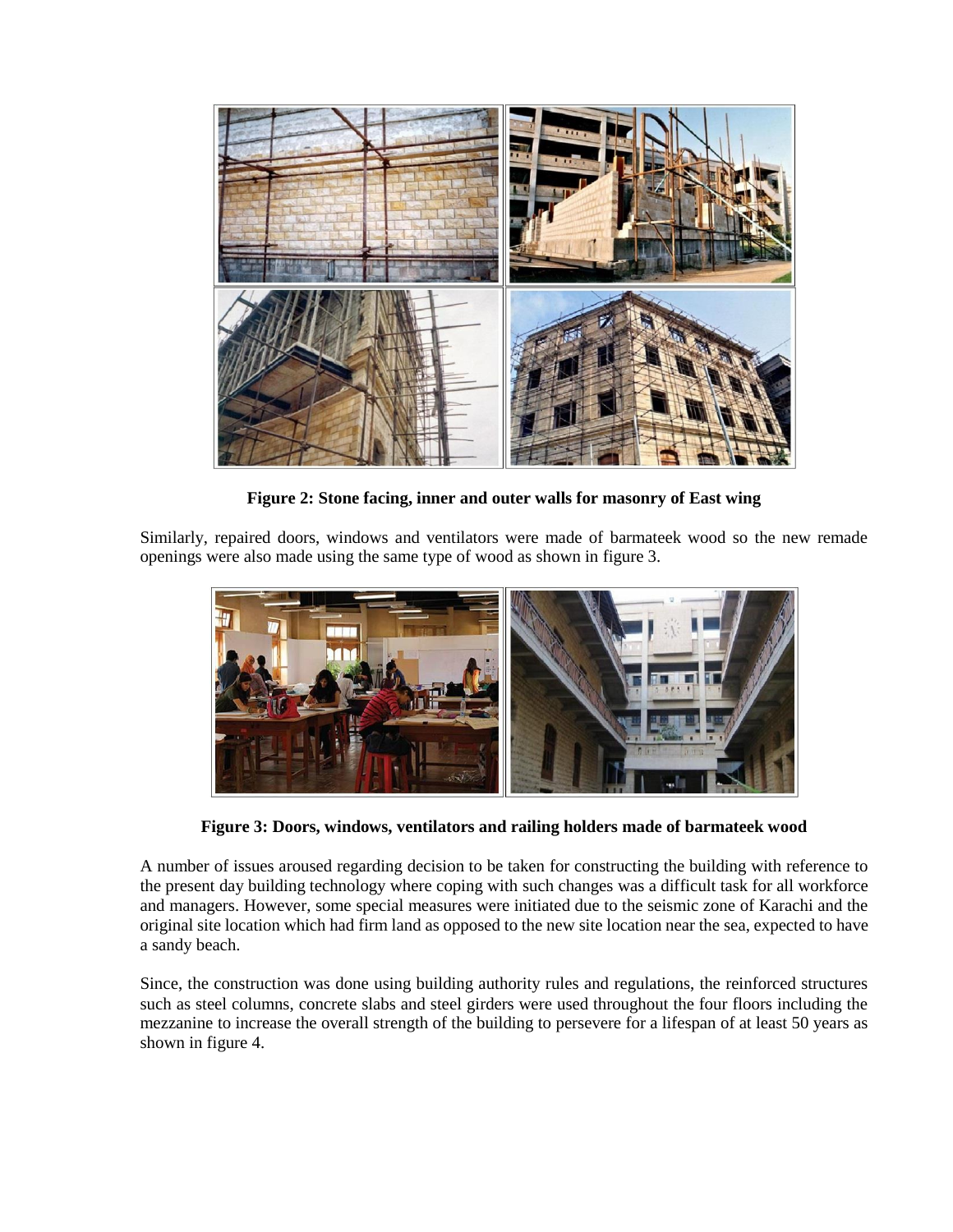

**Figure 4: Laying of girders in the roofs of basement, 1st floor, 2nd floor and 3rd floor for East wing**

Consequently, in the mid of year 2001, the east wing was completed (as shown in figure 5) and the west wing was completed by the end of the year 2003, yet the project was dragged due to the finishing and punch list items till the end of the 2004 to be handed over.



**Figure 4: Completed East wing in 2001 with work progress on West wing**

# **6. Cost Comparison with New Constructed Building**

All the constructors and architects who have ever been involved in the building relocation are aware of the fact that relocating a building is always more costly or expensive than building a new structure as well as more complicated. That is why cost of new built-institute (IVS building project constructed normally) was estimated and compared with the relocated institute.

# **Table 3: Financial Summary - Comparison b/w the relocated building and the new construction**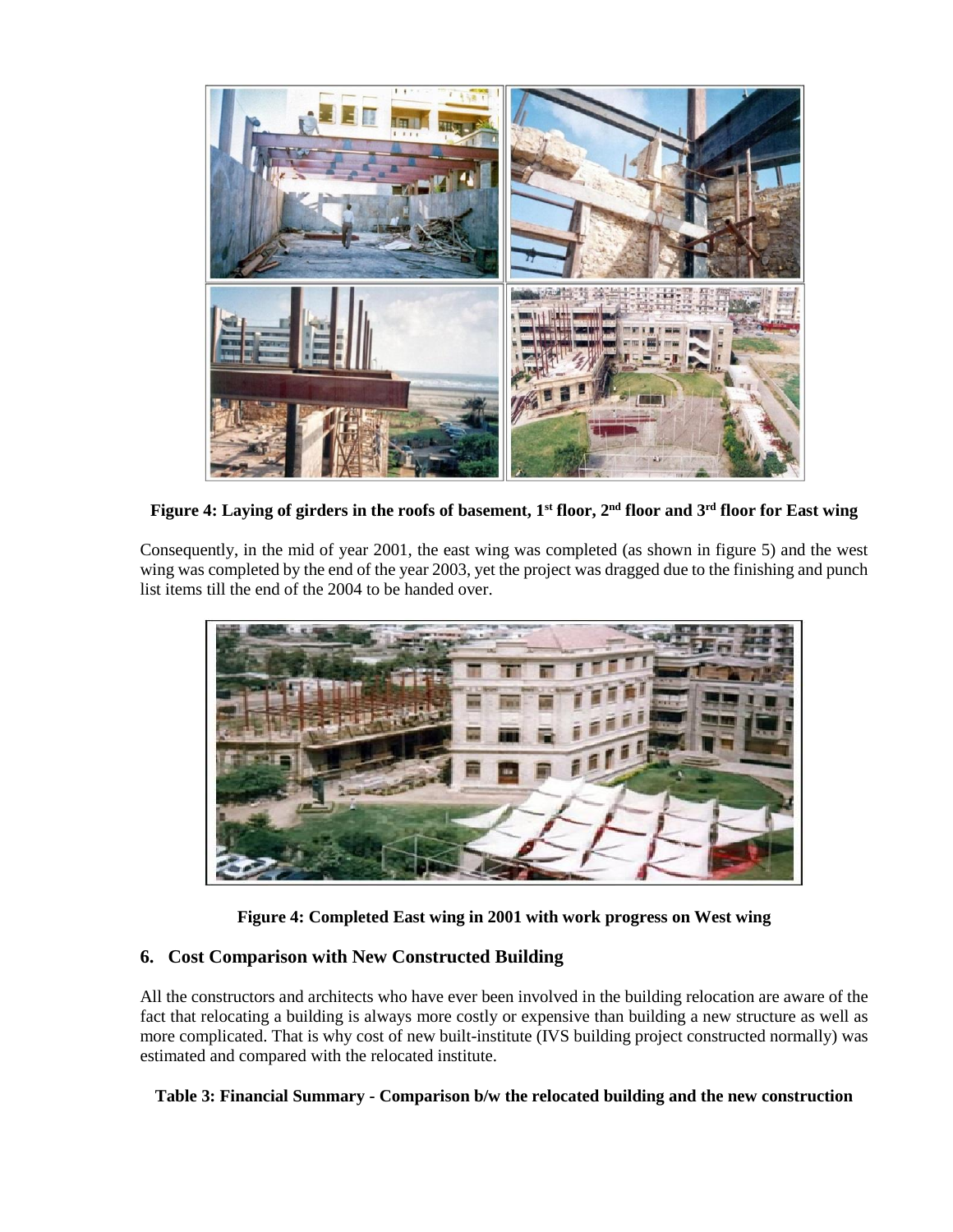| <b>Cost Evaluation of</b> |                 | <b>Cost Evaluation of</b>       |                |              |
|---------------------------|-----------------|---------------------------------|----------------|--------------|
| <b>Relocated Building</b> |                 | <b>New Constructed Building</b> |                | % Comparison |
| <b>Building Purchased</b> |                 |                                 |                |              |
| from owner                | Rs. 15,00,000   |                                 |                |              |
| <b>Estimated Cost</b>     |                 |                                 |                |              |
| of Re-erection            | Rs. 1,83,60,000 |                                 |                |              |
| <b>Total Estimated</b>    |                 | <b>Total Estimated</b>          |                |              |
| Cost                      |                 | Cost as per labor               |                |              |
| of Re-erection            | Rs 1,98,60,000  | rate and materials              | Rs 1,44,00,000 | 38% more     |
| <b>Final Actual Cost</b>  |                 |                                 |                |              |
| of Re-erection            | Rs. 2,89,31,000 |                                 |                |              |
| <b>Total Actual Cost</b>  |                 |                                 |                |              |
| of Re-erection            | Rs 3,04,31,000  |                                 |                |              |
| % Comparison              |                 |                                 |                |              |
| (b/w total estimated      |                 |                                 |                |              |
| and actual cost)          | 53% more        |                                 |                |              |

#### **building**

#### **Notes**

- *The total estimated cost of re-erection includes the old building purchased cost, dismantling cost, transportation cost, site storage cost and reassembly cost at new site which includes new steel sections, doors, windows, ventilators, paints and floor finishes as per the package.*
- *The total actual cost of re-erection increased due to the internal profit/ mark-up, new building plot cost and the level of customizations made by the customer in the standardized building along with the few external factors such as rehabilitation cost faced during the re-erection.*
- *The total estimated cost for constructing a new building as per labor rate and material imposed on the contractor is Rs 530/ sq. ft. (as per 2002 rates) which includes the reinforced concrete structures, doors, windows, ventilators, paints and floor finishes as per the package. It does not include the internal profit/markup, new building plot cost and other external factors.*
- *It shows an approximate comparison of 38% more cost in contrast to portray a maximum realistic cost comparison between the relocated building and new constructed building proving that relocated building cost is higher than new constructed building and should only be used when extremely necessary like relocating a heritage building.*

# **7. Advantages and Disadvantages of Relocation**

There were many reasons behind achieving this building prescribed as a plus point in the advantages section along with the few limitations prescribed under the advantages section:

#### **Advantages:**

- To avoid demolition of a cultural heritage building by preserving the legacy of Nusserwanjee Mehta.
- To initiate an innovative method of saving heritage buildings in terms of all features (shape, area etc.) with respect to architectural and structural point of view.
- The approx. 26000 stones used in relocation saved the money for new blocks where only the cost of transportation and remedial of old blocks was implied, considered to be a great achievement.
- To provide a hands-on-experience to the architects, constructors and managers a lifetime opportunity of learning a new technique in construction industry.
- To construct South Asia's  $1<sup>st</sup>$  ever relocated building

#### **Disadvantages:**